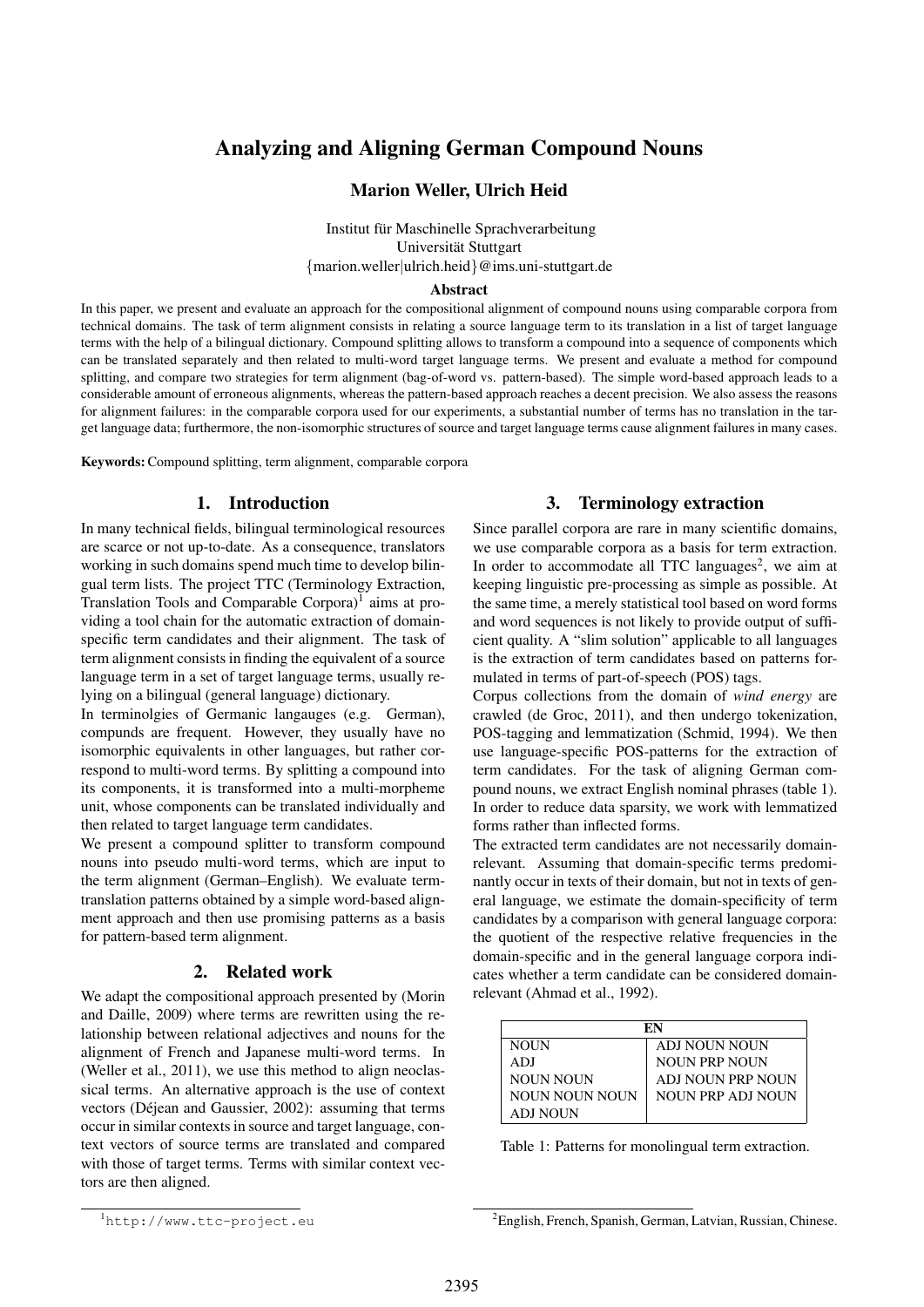| compound          | analysis                     | score |
|-------------------|------------------------------|-------|
| kühleinrichtung   | kühl_ADJ einrichtung_NN      | 869.3 |
| kühleinrichtung   | kühlen_V einrichtung_NN      | 251.4 |
| kühleinrichtung   | kühleinrichtung_NN           | 6     |
| gezeitenkraftwerk | gezeiten_NN kraft_NN werk_NN | 984.9 |
| gezeitenkraftwerk | gezeiten_NN kraftwerk_NN     | 324.4 |
| gezeitenkraftwerk | gezeitenkraft_NN werk_NN     | 243.6 |
| gezeitenkraftwerk | gezeitenkraftwerk_NN         | 33    |

Table 2: Splitting possibilities for the words *Kühleinrichtung* (*cooling device*) and *Gezeitenkraftwerk* (*tidal power station*).

### 4. Compound splitting

For compound splitting, we use a frequency-based approach which has been described in (Koehn and Knight, 2003). The components of a compound also are individual words and consequently should appear in our corpus. A frequency list of lemmatized word forms serves as training data, supplemented with a set of rules to model transitional elements. In addition to word frequencies, we also use POS tags. The use of POS tags serves two purposes: by splitting compounds only into content words (adjectives, nouns and verbs), the number of incorrect splits is reduced: highly frequent words like articles are excluded. At the same time, the POS tags allow to label the individual components and thus provide the POS-pattern of the pseudo multi-word term. While the POS of the compound head (i.e. the rightmost part) equals that of the compound word, the POS tags of all other parts can vary (e.g. *test-* can be a noun or the stem of a verb). Using a frequency list of lemmatized word forms, as well as relating inflected forms to their lemma, allows to derive a lemmatized analysis of an inflected compound.

Different splitting possibilities are ranked by the geometric mean of the frequencies of the parts  $p_i$  of the respective splittings (with  $n$  being the number of parts):

$$
score = (\prod_{i=1}^{n} freq(p_i))^{1/n}
$$
 (1)

The examples in table 2 show different plausible splits for two compound nouns. The first compound, *Kühleinrichtung* (*cooling device*), is split into the parts  $kiih$ <sup> $1_{ADJ}$ </sup> (*cool*) and *einrichtung*<sub>NN</sub> (*device*). However, the first part is more plausibly analyzed as the verb  $\textit{kii}$  *hen*  $\textit{v}$  (*to cool*), which leads to the second analysis. Since splitting is not always possible or desired, the score for the nonsplit word is always taken into account when ranking the splitting possibilities. The splitting of *Gezeitenkraftwerk* (lit. *tide power station*) into *gezeiten* + *kraftwerk* (lit. *tide* + *power station*) can be considered the linguistically most sound, since *kraftwerk* is a lexicalized compound. However, none of the presented splittings is wrong.

In fact, we will make use of the different splitting possibilities during the alignment step. Since the structure of the equivalent target language term of a given source language compound is not known, and the linguistically best split is not necessarily of the same structure as the target language equivalents, we will benefit from the multiple analyses by using all of them as input to the alignment step.

### 5. Compositional alignment of compounds

In this section, we describe the general approach of compositional term alignment. In our first approach, we align term candiates based on word matches which allows us to derive and evaluate term equivalence patterns. These are then used as an input for pattern-based term alignment.

#### 5.1. Methodology

Equivalent terms of different languages can be of different forms: single-word vs. multi-word terms, or multi-word terms of different syntactic structures. One way to deal with this problem is the compositional method: all components of a multi-word term are first translated separately and then recombined and compared with target language terms. For German compound nouns, we apply the following steps:

- (1) compound splitting: *Herstellungskosten* → *herstellung kosten*
- (2) individual translation:  $herstellung \rightarrow fabrication, production, \ldots$ *kosten* → *charge, cost, expense, ...*
- (3) recombination of translations: {*fabrication charge*}, {*production cost*}, ...
- (4) search for matching target terms: *production cost, cost of production*

In (2), we only use to 1-to-1 entries. While some compounds are covered by 1-to-n entries, we chose to ignore them for the experiment, and rather use them for evaluation purposes. By means of simple morphological rules, dictionary entries were modified to contain target language entries of different word classes. This is necessary if e.g. a source language noun is to be translated into an adjective, as is the case with *industrie*<sub>NN</sub> anlage<sub>NN</sub>  $\rightarrow$  *industrial*<sub>ADJ</sub> *facility*<sub>NN</sub>. By creating the dictionary entry *industrie*  $\rightarrow$ {*industry, industrial*}, such cases can be covered.

Since the patterns of the target terms are known, noncontent words (e.g. prepositions) can easily be ignored in step (4) when comparing generated translations and target terms.

#### 5.2. Word-based alignment

In our first approach, we consider each pair of target language term candidates and translated compound components containing the same sets of words as an aligned term pair. We do not, however, take the order of the elements into account (bag-of-words). While this approach generally works well, (cf. table 3), there are also different types of problems:

• Non-compositional words cannot be translated with this method: e.g. the translation of *Windschatten* (lit. *wind shadow*: *slipstream*/*lee position*) cannot be derived from the literal translation of the individual components.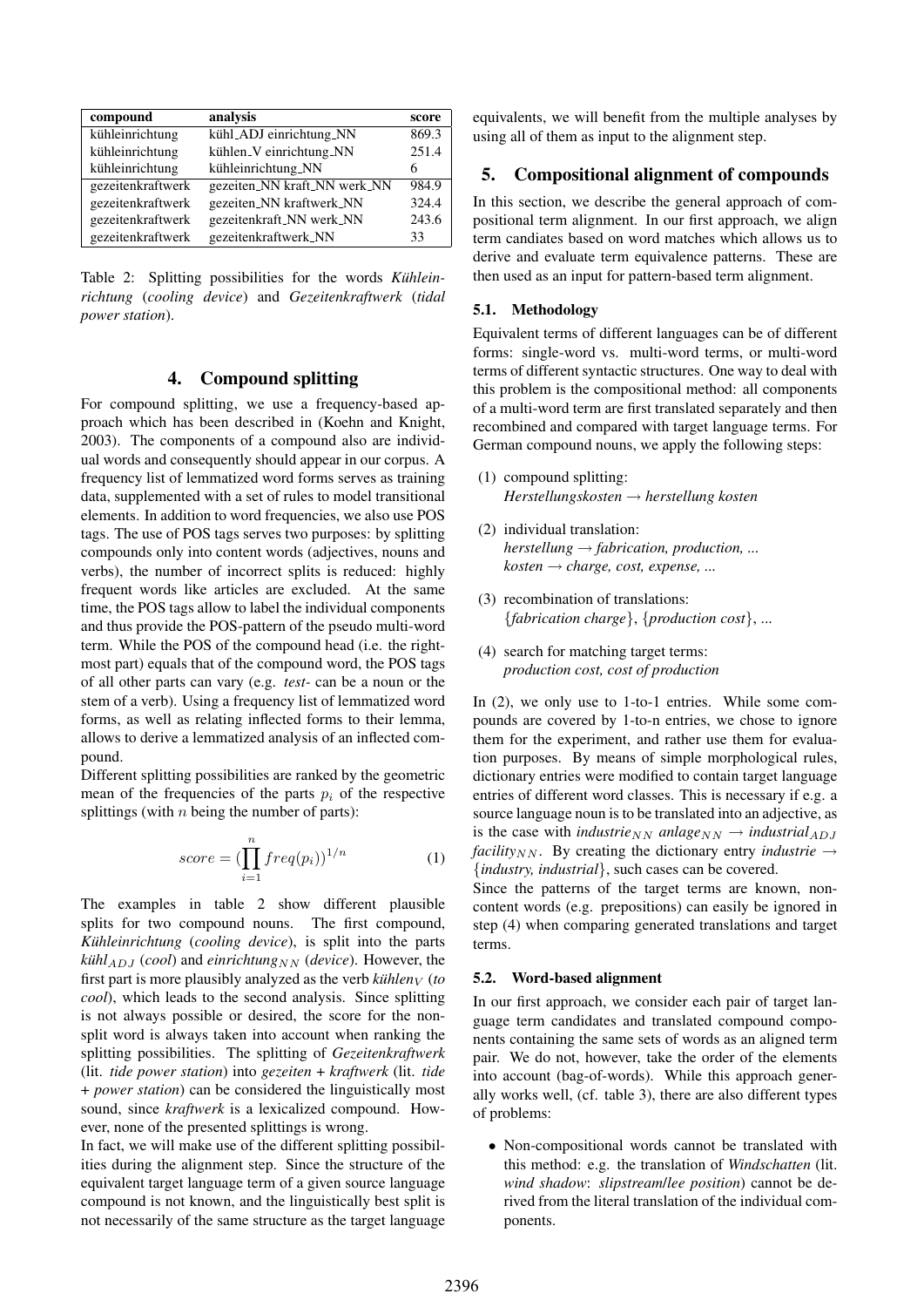| source term                                      | target term                                   |
|--------------------------------------------------|-----------------------------------------------|
| herstellung <sub>NN</sub> kosten <sub>NN</sub>   | production $_{NN}$ cost $_{NN}$               |
| herstellung <sub>NN</sub> kosten <sub>NN</sub>   | $\cos t_{NN}$ of $_{PRP}$ production $_{NN}$  |
| industrie $_{NN}$ anlage $_{NN}$                 | industrial $_{ADJ}$ facility $_{NN}$          |
| industrie <sub>NN</sub> anlage <sub>NN</sub>     | industrial $_{ADJ}$ plant $_{NN}$             |
| industrie $_{NN}$ anlage $_{NN}$                 | industrial $_{ADJ}$ equipment <sub>NN</sub>   |
| $\overline{\text{primar}}_{ADJ}$ energie $_{NN}$ | primary $_{ADJ}$ source $_{NN}$ of $_{PRP}$   |
| quelle $_{NN}$                                   | energy $_{NN}$                                |
| primär $_{ADJ}$ energie $_{NN}$                  | $primary_{ADJ}$ energy $_{NN}$ source $_{NN}$ |
| quelle $_{NN}$                                   |                                               |

Table 3: Term alignment (DE-EN).

- Similarly, only a part of the compound may have a literal equivalent in the target term: for *Gleichstrom* (lit: *same current*, equivalent: *direct current*), the translation of  $strom \rightarrow current$  is trivial, whereas *gleich* is incorrectly translated to *same*, leading to *same current*. As the sequence *same current* occurs in the list of target language ADJ+NN terms, it leads to the incorrect alignment *Gleichstrom*→\**same current*.
- Out-of-domain translations should be excluded by comparing generated translations with target language terms. However, a polysemous word which is also used in general language with another meaning can lead to incorrect alignments, as in the case of *leiterplatte* (*conductor board*):

*leiter* (electro-technical) → *conductor*

*leiter* (general language) → *directors*

Since our corpora also cover administrative aspects related to wind energy, we find the alignment *leiterplatte* → \**board of director*.

• Pattern switching: since the term alignment is not restricted via term equivalent patterns in this approach, a compound can be aligned to a target language term consisting of the correct set of words, but incorretly ordered:

> *Druckluft* → *compressed air Druckluft*  $\rightarrow$  \**air pressure* (= *Luftdruck*)

By conditioning term alignment on term equivalence patterns, this type of problem can be overcome.

• Since we use comparable corpora, it is possible that no target language equivalent is present in the target language corpus data.

### 5.3. Pattern-based alignment

In contrast to the word-based approach where all generated translations containing the same words as a target language term are output as alignments, we will in the following also consider the order of the words in both terms. This means that term-equivalence patterns are used which state that, e.g. in the case of N N  $\leftrightarrow$  N N the first noun of the source term corresponds to the first noun of the target term, whereas for N N  $\leftrightarrow$  N PRP N, the first noun of the source term corresponds to the second noun of the target term.

| rank                         |  |  |
|------------------------------|--|--|
| number of correct splits 235 |  |  |

Table 4: Results for compound splitting  $(N = 250)$ . For 2 words, no correct split could be found.

### 6. Experiments and evaluation

English and German terms were extracted from corpora of the domains of *wind energy* and *mechanics* (English: 1.45 mio tokens; German: 1.29 mio tokens); The compound splitter was trained on the domain-specific corpus, as well as the German part of Europarl<sup>3</sup>. From the DE-EN dictionary<sup>4</sup>, we extracted 281.462 1-to-1 entries.

Our German test set consists of 250 domain-specific compound nouns i.e. nouns for which at least one splitting possibility was found, and which were ranked highest according to Ahmad's quotient (cf. section 3). We used the entire set of English extracted term candidates for term alignment, but filtered out terms with a frequency of less than 5.

### 6.1. Evaluation of compound splitting

As we use split compounds as input for term alignment, the quality of compound splitting is an important factor. Since we use all found splits as input for the term alignment, we are interested in two criteria:

- how reliable is the score used for ranking the obtained splitting possibilities?
- for how many compound can we find at least one good split?

Table 4 shows the results for the test-set: the row labelled "rank" refers to the ranking position obtained by sorting the splitting possibilities according to the geometric mean of the frequencies of their parts (cf. section 4.). In 235 cases, a good splitting was ranked first, whereas 12 and 1 correct splits were ranked second and third (with an invalid splitting on the first/second position). In total, for 248 (of 250) nouns, a good split could be found. All other splitting possibilities were ignored in this evaluation: for the task of term alignment, at least one good splitting result per noun is needed. For applications where only one result can be used, the number of best-ranked good splits (94 %) seems sufficiently high, too.

During the evaluation of (both) alignment methods, we found that bad compound splitting caused only one incorrect alignment: due to eliminating the transitional elements  $en$ , the noun *eisenkern* (*iron core*) was split into  $eis_{NN}$  (*ice*)  $\textit{kern}_{NN}$  (*core*), and was then the aligned with the English term *ice core*.

#### 6.2. Evaluating the word-based approach

For 137 compounds (of 250), one or more alignments were found, resulting in a total of 263 compound-translation candidates<sup>5</sup>. With 148 being correct alignments, this leads to

<sup>3</sup>http://www.statmt.org/europarl

<sup>4</sup> taken from http://www1.dict.cc/

<sup>5</sup>Different splittings may lead to the same translation candidates: in the evaluation, translation candidates occurring several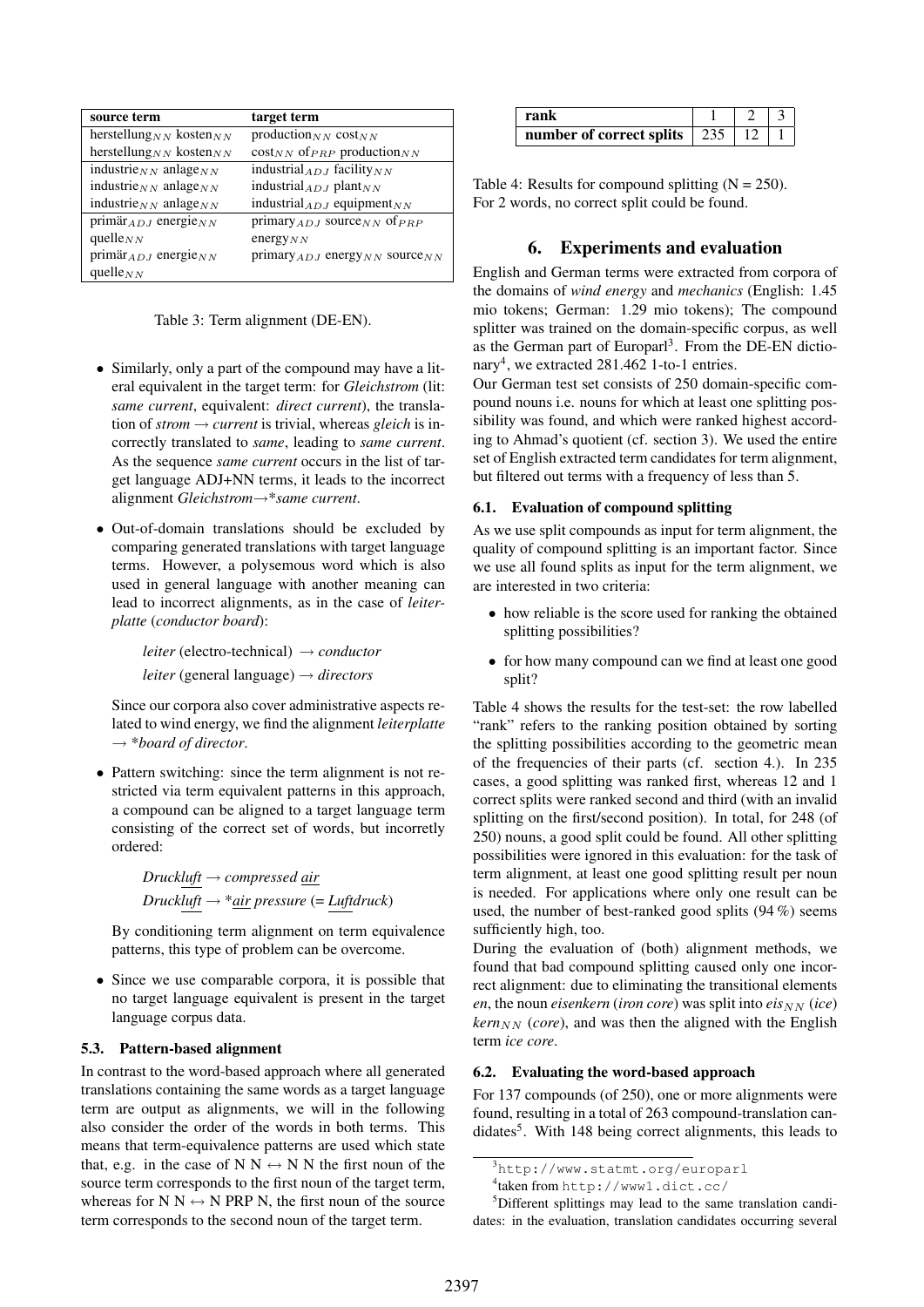|                | evaluation       | src-pattern      | trg-pattern   |
|----------------|------------------|------------------|---------------|
| 88             | correct          | NN NN            | NN NN         |
| 34             | pattern mismatch | NN NN            | NN NN         |
| 25             | random match     | NN NN            | NN NN         |
| 29             | correct          | NN NN            | NN PRP NN     |
| 5              | pattern mismatch | NN NN            | NN PRP NN     |
| 3              | random match     | NN NN            | NN PRP NN     |
| 11             | random match     | NN NN            | <b>ADJ NN</b> |
| 7              | correct          | NN NN            | <b>ADJ NN</b> |
| 4              | pattern mismatch | NN NN            | ADJ NN        |
| 9              | random match     | V NN             | NN NN         |
| 9              | pattern mismatch | V NN             | NN NN         |
| 3              | random match     | V NN             | NN PRP NN     |
| 1              | correct          | V NN             | NN PRP NN     |
| 1              | correct          | V NN             | <b>ADJ NN</b> |
| 9              | correct          | <b>ADJ NN</b>    | ADJ NN        |
| 6              | random match     | ADJ NN           | ADJ NN        |
| 9              | correct          | NN NN NN         | NN NN NN      |
| 6              | random match     | NN NN NN         | NN NN NN      |
| $\overline{2}$ | correct          | NN NN NN         | ADJ NN NN     |
| $\overline{c}$ | correct          | <b>ADJ NN NN</b> | ADJ NN NN     |

Table 5: Analysis of 263 DE-EN alignment candidates.

an overall precision of 56.3 %. For 88 compounds, at least one correct alignment was found.

Table 5 shows a detailed evaluation of the 263 compoundtranslation pairs: *random match* denotes alignments where incorrect translations occur in the target term list and thus match, even though there is no relation between the source and the target item. In the case of *pattern mismatch*, the incorrect alignment could have been avoided by a patternbased alignment approach. This applies particularly for NN  $NN \rightarrow NN$  NN: restricting patterns to  $NN_1 NN_2 \rightarrow NN_1$  $NN<sub>2</sub>$  (instead of allowing an arbitrary order of the nouns) is necessary to exclude incorrect alignments.

We also find that compounds of the type V NN rarely lead to good alignments: such nouns often cannot be translated literally, but seem to be mostly lexicalized:

*Nennstrom* (*rated current*)  $\rightarrow$  *nennen*<sub>V</sub> *strom*<sub>NN</sub>  $\rightarrow$  *\*state power* [*nennen*  $\rightarrow$  *(to) state*]

*Drehstrom* (*three phase current*)  $\rightarrow$  *drehen*<sub>*V*</sub> *strom*<sub>*NN*</sub>  $\rightarrow$  \*wind power [*drehen*  $\rightarrow$  *(to) wind*]  $[drehen \rightarrow (to) wind]$ 

#### 6.3. Evaluating the pattern-based approach

We used the promising patterns derived from the wordbased approach (table 6). As expected, conditioning the alignment on equivalent patterns increases the overall precision: "bad patterns" (V NN) can be excluded, and the elements of the target term are ordered according to the pattern. For the patterns given in table 6, precision is now 74.1 % (61 % for the same patterns in the word-based approach). In total, for 87 words at least one correct alignment was found, whereas for 12 words only incorrect alignments were produced.

|                             | evaluation   | src-pattern       | trg-pattern        |
|-----------------------------|--------------|-------------------|--------------------|
| 87                          | correct      | $NN_1 NN_2$       | $NN_1 NN_2$        |
| 25                          | random match | $NN_1 NN_2$       | $NN_1 NN_2$        |
| 29                          | correct      | $NN_1 NN_2$       | $NN_2$ PRP $NN_1$  |
| 3                           | random match | $NN_1 NN_1$       | $NN_2$ PRP $NN_1$  |
| 11                          | random match | $NN_1 NN_2$       | $ADJ_1 NN_2$       |
| 7                           | correct      | $NN_1 NN_2$       | $ADJ_1 NN_2$       |
| 9                           | correct      | $ADJ_1 NN_2$      | $ADJ_1 NN_2$       |
| 6                           | random match | $ADJ_1 NN_2$      | $ADJ_1 NN_2$       |
| 9                           | correct      | $NN_1 NN_2 NN_3$  | $NN_1 NN_2 NN_3$   |
| 6                           | random match | $NN_1 NN_2 NN_3$  | $NN_1 NN_2 NN_3$   |
| 2                           | correct      | $NN_1 NN_2 NN_3$  | $ADJ_1 NN_2 NN_3$  |
| $\mathcal{D}_{\mathcal{L}}$ | correct      | $ADJ_1 NN_2 NN_3$ | $ADJJ_1 NN_2 NN_3$ |
| 1                           | correct      | V NN              | <b>ADJ NN</b>      |

Table 6: Analysis of the pattern-based approach: a total of 197 alignments of which 146 are correct.

Interestingly, one term pair of the type  $NN_1 NN_2 \rightarrow NN_1$ NN<sup>2</sup> was lost in the pattern-based approach. The term *Verlustleistung* had been correctly aligned to *power loss* in the word based approach: as it does not correspond to the required pattern, it is not part of the output of the patternbased approach.

#### 6.4. Dealing with multiple alignments

In many cases, several translations for an input compound were found (2.04 on average); a simple way to deal with this is to take into account the frequencies of the respective target language terms. Assuming that "better" translations occur more frequently than "less good" ones, we can use the respective frequencies to rank the obtained translations. Ranking the translation candidates might also help to weigh down incorrect translations as in the example in table 7, where the two valid translations have a higher frequency than the incorrect one. While we cannot expect this to happen with every incorrect translation, it is reasonable to assume that a fair amount of incorrect alignment candidates which accidentally match with a target term occur less frequently than the correct translation.

For 17 compounds in our data set, both correct and incorrect alignments were found. When sorting the obtained translations by their frequencies, a correct translation is ranked first in 12 cases, whereas for the remaining 5 compounds, incorrect translations have a higher frequency than correct ones. This outcome supports our assumption that frequencies are a useful indicator for ranking alignments. However, the amount of compounds with both correct and incorrect translations is too small to allow for an adequate evaluation.

|    | correct | source        | target           |
|----|---------|---------------|------------------|
|    |         | netzbetreiber | grid operator    |
| 10 |         | netzbetreiber | network operator |
|    |         | netzbetreiber | line carrier     |

Table 7: Translation candidates of the term *netzbetreiber* ranked by their frequencies.

times were only counted once (the translation obtained from the highest-ranked split).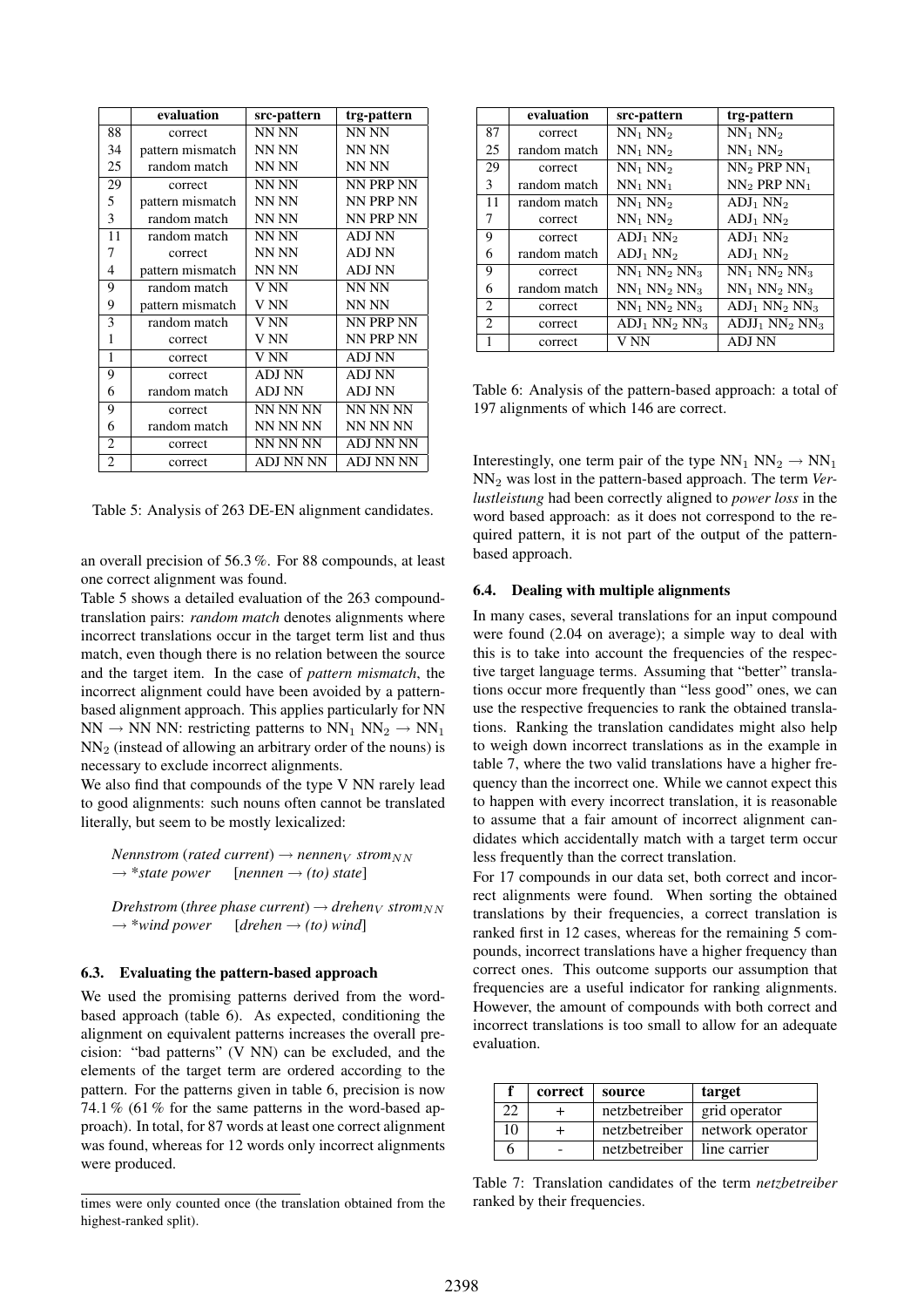Different correct translations are considered as (quasisynonymous) variants of each other: in combination with frequency information, they are a valuable data source for terminologists and translators. In this work, we mainly aim at obtaining at least one good translation for every input term, while keeping the number of incorrect translations low. An extension of this task consists in finding all possible translations: this requires not only bilingual term alignment, but also elaborate monolingual term variant identification. The TTC tools include devices to identify term variants and could thus be extended towards this type of application.

#### 6.5. Error analysis

Since we are working with comparable corpora, and not with parallel data, it is not guaranteed that there exists an equivalent within the target language corpus for each given source term. The number of existing translations is thus an upper bound for the number of possible alignments. In addition to this hurdle, the presented method requires the term equivalent pairs to be of specific structures, which are modelled by term-equivalence patterns. For example, the source and target language term need to contain the same number of relevant lexical units (i.e. nouns, adjectives or verbs, but there are no restrictions on function words like prepositions or articles).

In the following section, we want to analyze to what extent the following factors prevent terms from being aligned:

- Missing term The translation of the source term simply does not occur in the target language data, or it occurs less than 5 times and is thus filtered from the list of available term candidates.
- Dictionary The translation of the source term does occur in the list of target language term candidates, but due to the lack of dictionary coverage, no translation of the source term can be generated. For example, our dictionary does not contain the entry *Spannung*  $\rightarrow$  *voltage*. As a consequence, five compounds containing *Spannung* cannot be aligned, even though they have an isomorphic equivalent in the target language term list.
- Structure The translation of the source term exists, but the patterns of source and target language terms do not correspond to the defined patterns. To this category, we count non-compositional words which simply cannot be translated literally (cf. section 5.2). But there are also cases, where the translation is, contrary to most non-compositional words, semantically transparent, but the two terms are no exact literal translations of each other.

This is illustrated by the word *Übertragungsnetzbetreiber* (*transmission system operator*) where *übertragung* and *betreiber* have the literal equivalents *transmission* and *operator*, whereas instead of *grid* (the expected translation of *netz*), the target language term contains the word *system*.

Similarly, it may happen that the target term contains more or less content words than the source language

| <b>Missing</b><br>form | dictionary | structure | Form,<br>Morph. |
|------------------------|------------|-----------|-----------------|
| 101                    | 1 ງ        | 26        |                 |

Table 8: Reasons for non-alignment (151 of 250).

term. For example, the term *Seekabel* (lit. *sea cable*) is correctly translated as either *undersea cable* or *submarine cable*. As it is not possible to establish an equivalence relation of (DE) *see* and (EN) *undersea* or *submarine* via the dictionary, no alignment can be found. Actually, the German terms *Unterseekabel* (*undersea cable*, f=6) and *Tiefseekabel* (*deep sea cable*, f=5) also exist, but are used far less frequently than *Seekabel* (f=62).

Form/Morphology The translation of the source term exists and has a very similar structure to the source term, but is not captured by the term-equivalence rules and/or cannot be found due to a lack of morphological modelling. This type of problem often occurs when the source term pattern and the target term pattern are not the same, particularly if verbal elements are involved.

In the case of *Drehbewegung* (*rotary<sub>A</sub> movement<sub>N</sub>*), the input compound is correctly split into  $d$ rehen $_V$ *bewegung*<sub>N</sub>. While the translation for *bewegung* (*motion, movement*) is trivial, *drehen* will produce, among others, the form *rotate*, whereas the required form *rotary* can only be obtained via the form *drehend*<sup>6</sup> .

Into this category, we also count non-aligned terms where one term contains a neoclassical element and the other term contains the equivalent native form, as illustrated by the term pair *wärmeleitfähigkeit* and *thermal conductivity.* The translation *leitfähigkeit*  $\rightarrow$ *conductivity* is trivial, but we have no means to derive that the native word *wärme* corresponds to its neoclassical equivalent *thermal*. Other word pairs to which this problem applies are e.g. *sonne*  $(sun) \leftrightarrow solar$  and *wasser* (*water*)  $\leftrightarrow$  *hydro*. Such cases would need to be covered by monolingual lexical entries pairing native and neoclassical elements.

The results in table 8 show that for the large majority of unaligned terms no equivalent occurs in the target language corpus: roughly 40 % of the total test set of 250 nouns are impossible to align. While the alignment failures in the categories *dictionary* and *Form/Morph* can, at least partially, be addressed by increasing the dictionary coverage and improving monolingual morphological modelling, non-isomorphic term-translation pairs (10 % in our data) cannot be aligned with this method.

An alternative strand of work within the TTC project is context vector based alignment: in this approach, the contexts

<sup>&</sup>lt;sup>6</sup>While we use simple morphological rules to model e.g. the transition between nouns and relational adjectives such as *industry*  $\leftrightarrow$  *industrial* (cf. section 5.1.), such rules do not capture the whole range of possible morphological derivations.